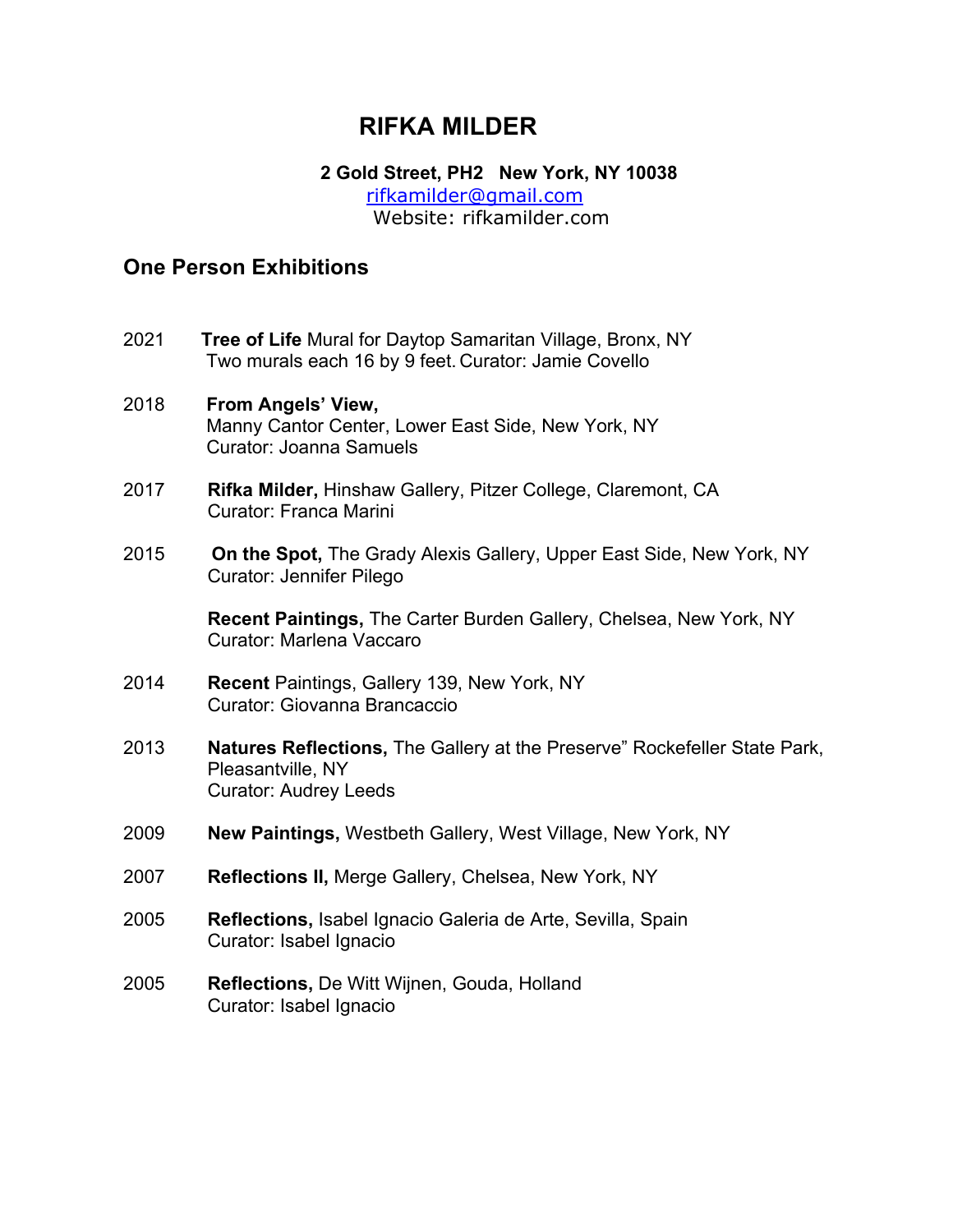# **Selected Group Exhibitions**

| 2022 | <b>Ukraine Show, Boom Contemporary Gallery, Curator: Michael Tcheyan</b>                                                                             |
|------|------------------------------------------------------------------------------------------------------------------------------------------------------|
|      | It Speaks For Itself, 3 person show with Arnold Brooks, Julie Tesser,<br>Carter Burden Gallery, Chelsea New York, NY                                 |
| 2021 | <b>Shifts In Awareness, Art Expo, The Art Factory, New Jersey</b><br><b>Small Works Show, Carter Burden Gallery. Chelsea, Manhattan, NY</b>          |
| 2020 | <b>Group Show, Hemley Gallery</b>                                                                                                                    |
| 2018 | Fortezza@perta, Fortezza Medicea, Siena, Italy<br><b>Curators: Franca Marini and Fabio Mazzieri</b>                                                  |
| 2017 | Spectrum Art Fair, Miami, FL<br><b>Curator: Chelsea Tucker</b>                                                                                       |
| 2016 | <b>Small Works, Show, Carter Burden Gallery Chelsea, NY</b>                                                                                          |
| 2015 | Nation III, Sideshow Gallery, Williamsburg, Brooklyn, NY                                                                                             |
| 2014 | 21 & Counting, The Painting Center, Chelsea, New York, NY                                                                                            |
|      | Summer Small Works, Azart Gallery, Chelsea, New York, NY                                                                                             |
|      | Nation II At The Alamo, Sideshow Gallery, Brooklyn, NY                                                                                               |
| 2013 | From Plate to Paper, Works by Westbeth Graphic Studio Printmakers<br>Westbeth Gallery, New York, NY                                                  |
|      | <b>Sideshow Nation, Sideshow Gallery, Brooklyn, NY</b>                                                                                               |
| 2012 | Getting From Here To There: Images In and About Transition, Art<br>Finance Partners, The Fuller Building, New York, NY<br>Curator: Robert G. Edelman |
|      | <b>International Show, New Art Center, Midtown, New York, NY</b>                                                                                     |
|      | Winter Show, Renaissance Fine Arts, Harlem NY<br>Curator: Paula Colman                                                                               |
| 2011 | Sideshow Gallery, Williamsburg, Brooklyn, NY                                                                                                         |
|      |                                                                                                                                                      |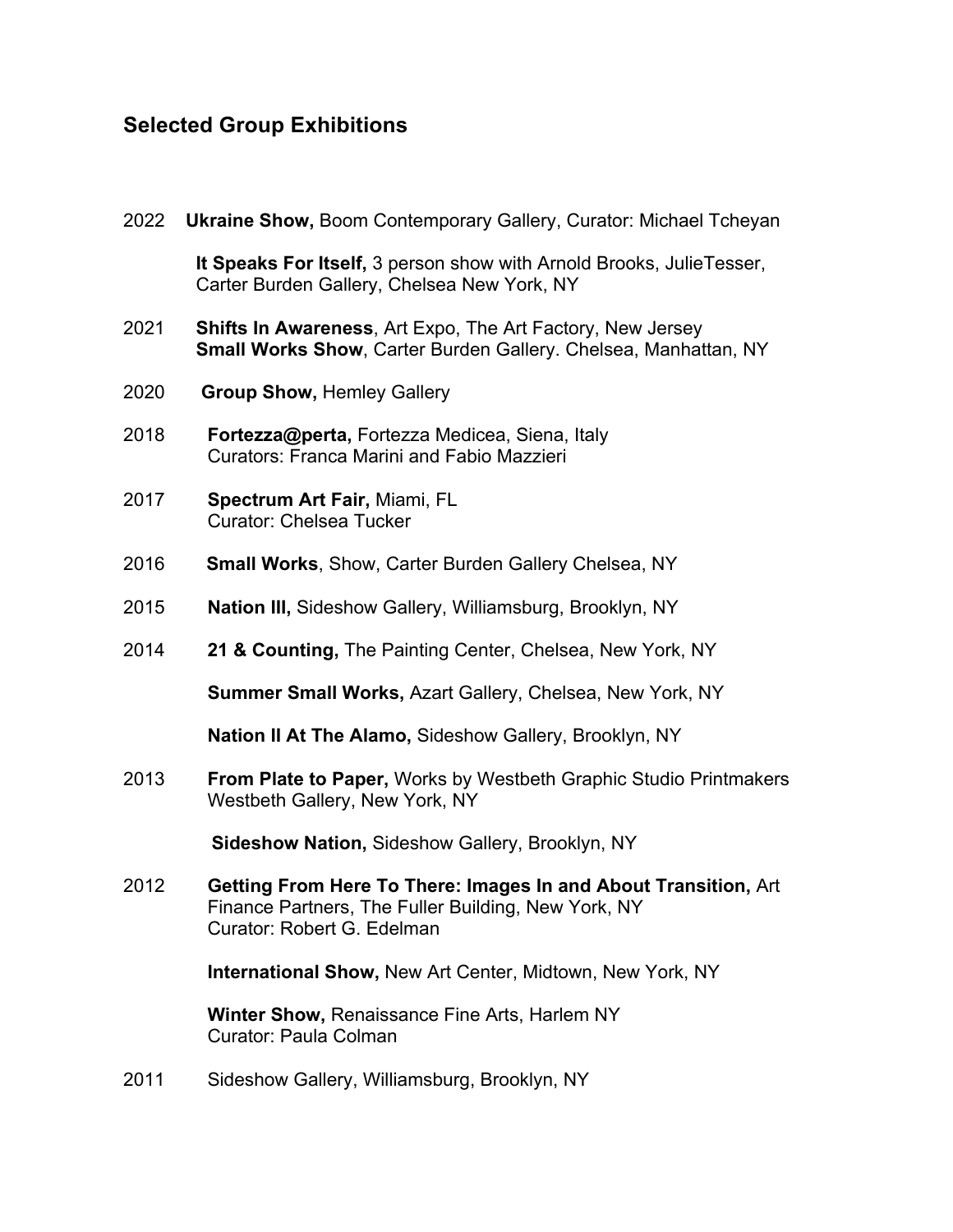2010 **Fracking**, Exit Art, New York, NY

Provincetown Art Association Museum, Provincetown, MA

**Works On Paper,** Janet Kurnatowski Gallery, Brooklyn, NY

**It's A Wonderful 10th**, Sideshow Gallery, Williamsburg, Brooklyn, NY

2009 **Juried Exhibition,** Fashion District Art Festival, Gallery 8, New York, NY

University Of North Carolina, Pembroke, NC Curator: Carla Rokes

**Metal Heavy Twisted**, Chashama Gallery, New York, NY Curator: Linus Coraggio

**It's A Wonderful Life,** Sideshow Gallery, Willliamsburg, Brooklyn, NY

**Winter Group Show,** Stripeman Gallery, Brooklyn, NY, Curator: Jes Minardi

**Off The Wall,** Tribes Gallery, New York, NY

2008 University Of Siena Tiles derived from my painting on permanent display in Siena, Italy Curators: Franca Marini and Fabio Mazzieri

**Art For Obama,** Alitash Kebede Gallery, Los Angeles, CA

**Art For Obama,** G.R. N'Namdi Gallery, New York, NY

**Symmetry**, Museum Of Art And Origin, Harlem, New York, NY Curator: George Preston

**Red Dot Art Fair,** Merge Gallery, New York, NY

2007 **War Is Over Again,** Sideshow Gallery, Williamsburg, Brooklyn, NY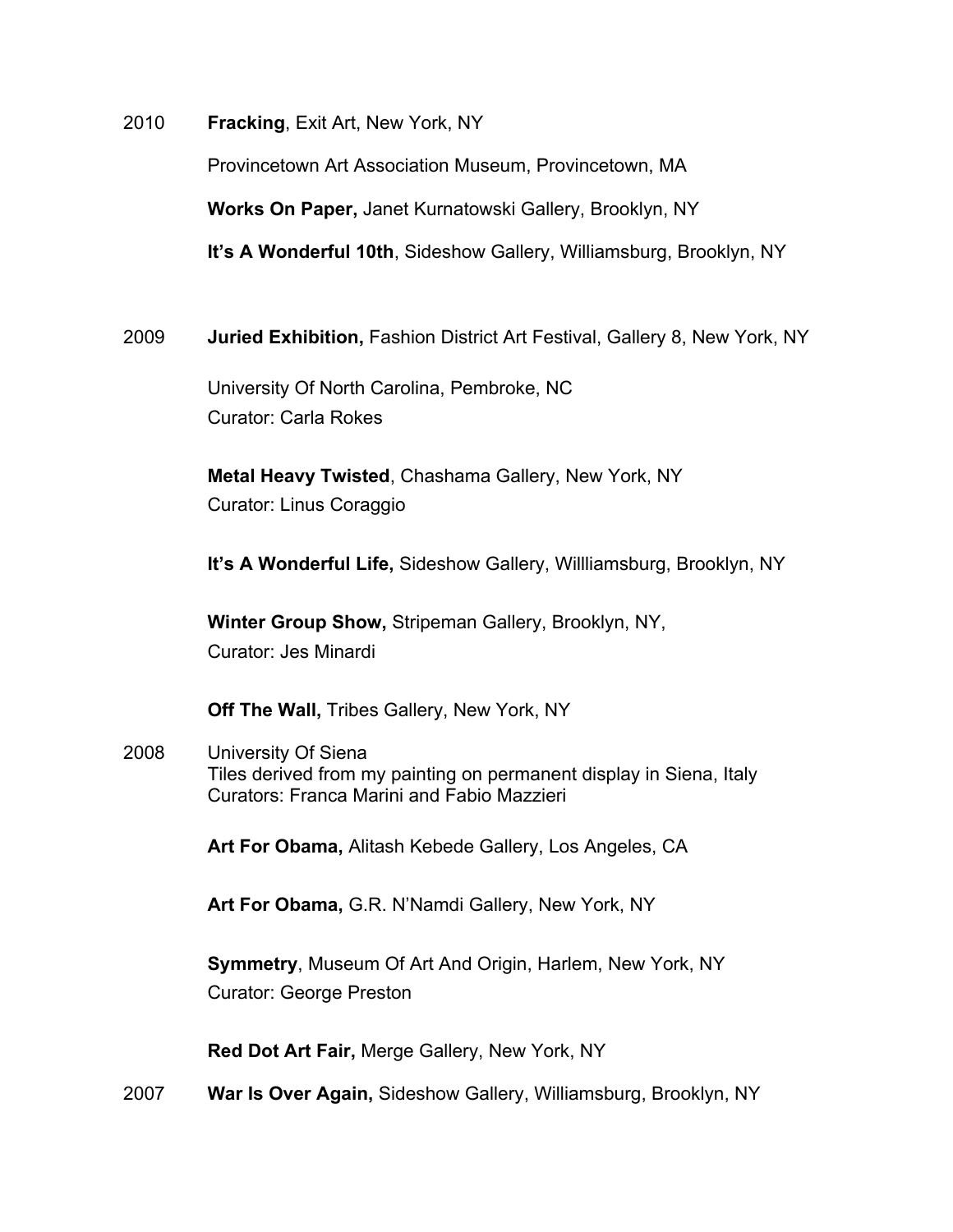2006 **Landscaping**, Lohin Geduld Gallery, Chelsea, New York, NY Curator: Ro Lohin

**Summer Light III,** Westbeth Gallery, New York, NY

- 2005 **Group Show,** Alitash Kebede Gallery, Los Angeles, CA
- 2004 **A Glass Of Water,** The Painting Center, SoHo, New York, NY Curator: Pamela Lawton
- 2002 **Generations,** Westbeth Gallery, New York, NY Curator: Sheila Schwid
- 2000 **Stands Alone,** Steve Gang Gallery, New York, NY
- 1994 **Under One Roof,** Lincoln Center Gallery, New York, NY Curator: Albert Depas
- 1990 **Group Show,** Ceres Gallery, New York, NY Curator: Barbara Ingber
- 1989 **The Young & Beautiful,** The Police Building, SoHo, New York, NY Curator: Barbara Ingber

#### **Set Designs**

- 2017 **Circus Works,** Choreographer: Rachael Kosch, Metropolitan Playhouse, Lower East Side, New York, NY
- 2015 **The Ugly Duckling,** Choreographer: Rachael Kosch, Metropolitan Playhouse, Lower East Side, New York, NY
- 1994 **The Kiss And Other Rites,** Choreographer: Rachael Kosch, St. Marks Church, New York, NY A collaboration of painting, dance, and music.

#### **Education**

BFA 1984, California Institute of the Arts, Valencia, CA